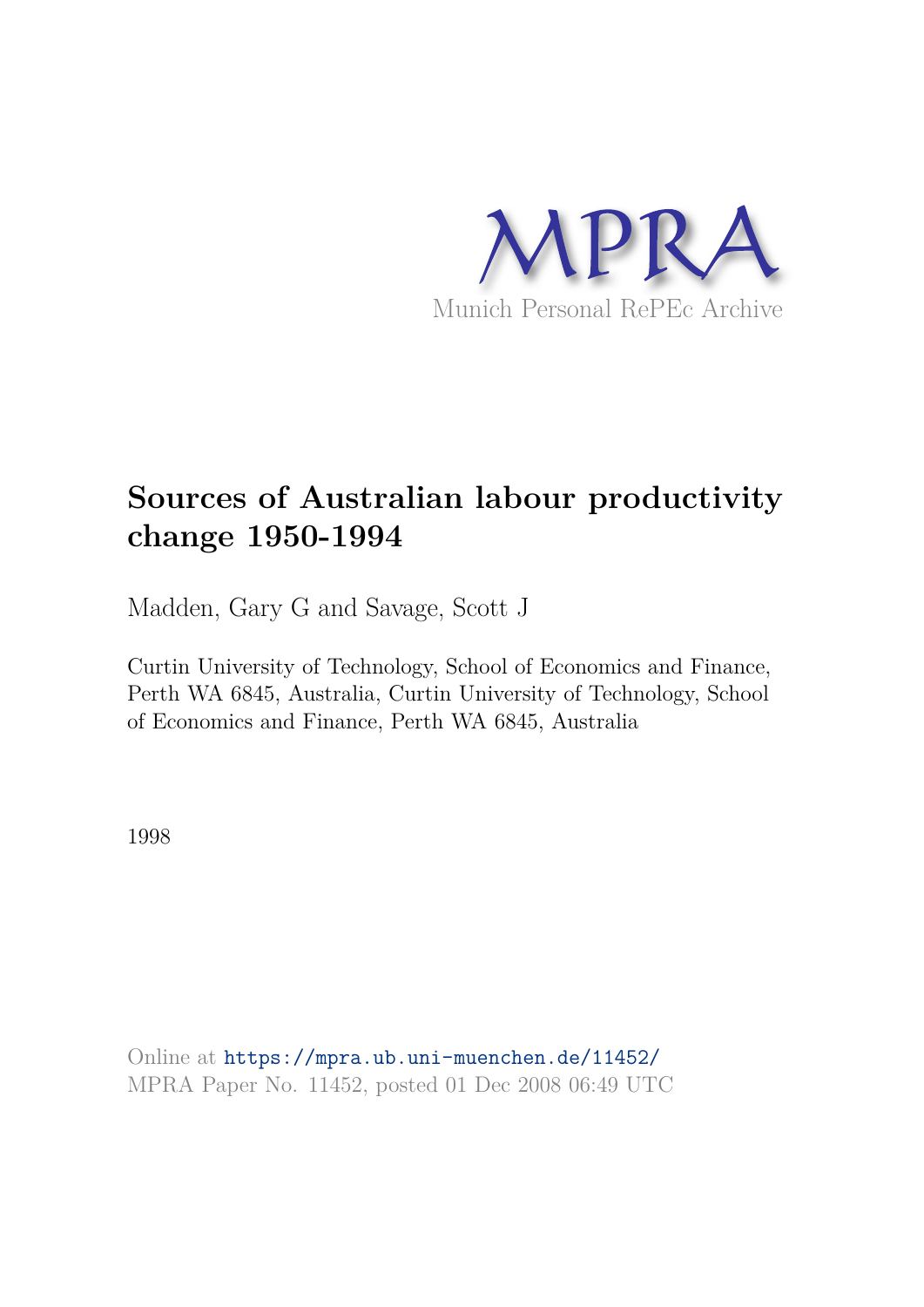# Sources of Australian Labour Productivity Change 1950-1994 DECEMBER 1998. 362-72<br>Productivity Change<br>4<br>*J. SAVAGE\* arch Program.*<br>Finance. **CHAIR 2008 OF 1 PEGROLIVITY STARTS 1950–1994**<br> **CURTIFY ANDOEN** and SCOTT J. SAVAGE\*<br> *Curtin Chool of Economics and Finance*,<br> *Curtin University of Technology*

*Communications Economics Research Program,*  **GARY**  MADDEN and **SCOTT**  *School of Economics and Finance,* 

*This study examines sources of Australian labour productivity change from 1950 to 1994. Time-series data are used to estimate a model capturing the interaction between labour productivity, fired capital, human capital, telecommunications, trade openness This study examines sources of Australian labour productivity*<br>change from 1950 to 1994. Time-series data are used to estimate<br>a model capturing the interaction between labour productivity,<br>fixed capital, human capital, t *series properties* **of** *these data. ADF tests for unit roots are employed, and the sensitivity* **of** *the tests to non-linear transfor*mations and structural breaks are considered. Estimates suggest *that policies that promote investment, economic integration* **and**  *international competitiveness will improve short-run labour pro*ductivity. In the long run, fixed capital accumulation is the domi*nant source of productivity improvement.* 

# *I Introduction*

The analysis of labour productivity is an **area**  of great interest to both economists and policy makers. **A** major focus of this literature is the development of macroeconomic models that reflect contemporary policy issues. **In** Solow-Swan **(1956)** growth models, long-run economic growth depends **on** exogenous population (or labour force) growth and technological **progress.** 

**second author during gnduate studies at the Department of Economics, University** of **Western Australia. Valuable comments on an earlier version** of **this paper by**  Wn **Bairam. Harry Bloch, Peter Dawkins, Michael McAleer, Gany MacDonald, Adrian Pagan, and seminar participants at the Australian Econometrics Society Meetings and the Institute** for **Applied Economic and Social Research (July 1997) are gratefully acknowl**edged. Helpful comments were also provided by an **anonymous referee. Data support from the International Telecommunication Union. and research assistance by Darren McCoo1 and Craig Tipping is acknowledged. Any opinions, findings or conclusions expressed in this paper arc those of the authors and do not reflect the views** of **the named organizations** or **individuals.** 

Explirement of macroeconomic models that and non-traded goods sectors), and the interested<br>ct contemporary policy issues. In Solow-<br>macrossimon of knowledge and production<br>methods (Krugman 1979 and 1987, Romer 1986,<br>with d More recent growth models highlight the gains from international trade. Trade results in economies of scale, a greater competitive discipline (which enhances productivity in both the traded and non-traded goods sectors), and the increased transmission of knowledge and production methods (Krugman **1979** and **1987,** Romer **1986,**  Grossman and Helpman **1991).** Further, Dowrick **(1994)** finds that increased openness to trade improves productivity growth by separately stimulating investment, employment and technical progress. The dynamic role of human capital in the growth process is emphasized by Lucas **(1 988),** Romer **(1989)** and Becker *et al.* **(1 990).**  In particular, Lucas **(1988)** shows that human capital accumulation **raises** investment in both human and fixed capital, and improves productivity.

Current analysis suggests that the form of investment can affect productivity. Empirical research by DeLong and Summers **(1991).** Levine and Renelt **(1992)** and Blomstrom *et al.* **(1996)**  shows that fixed capital investment is an important determinant of economic growth. Aschauer numan and fixed capital, and improves<br>productivity.<br>Current analysis suggests that the form of<br>investment can affect productivity. Empirical<br>research by DeLong and Summers (1991), Levine<br>and Renelt (1992) and Blomstrom *et* **(1989).** DeLong and Summers **(1991).** and **Otto**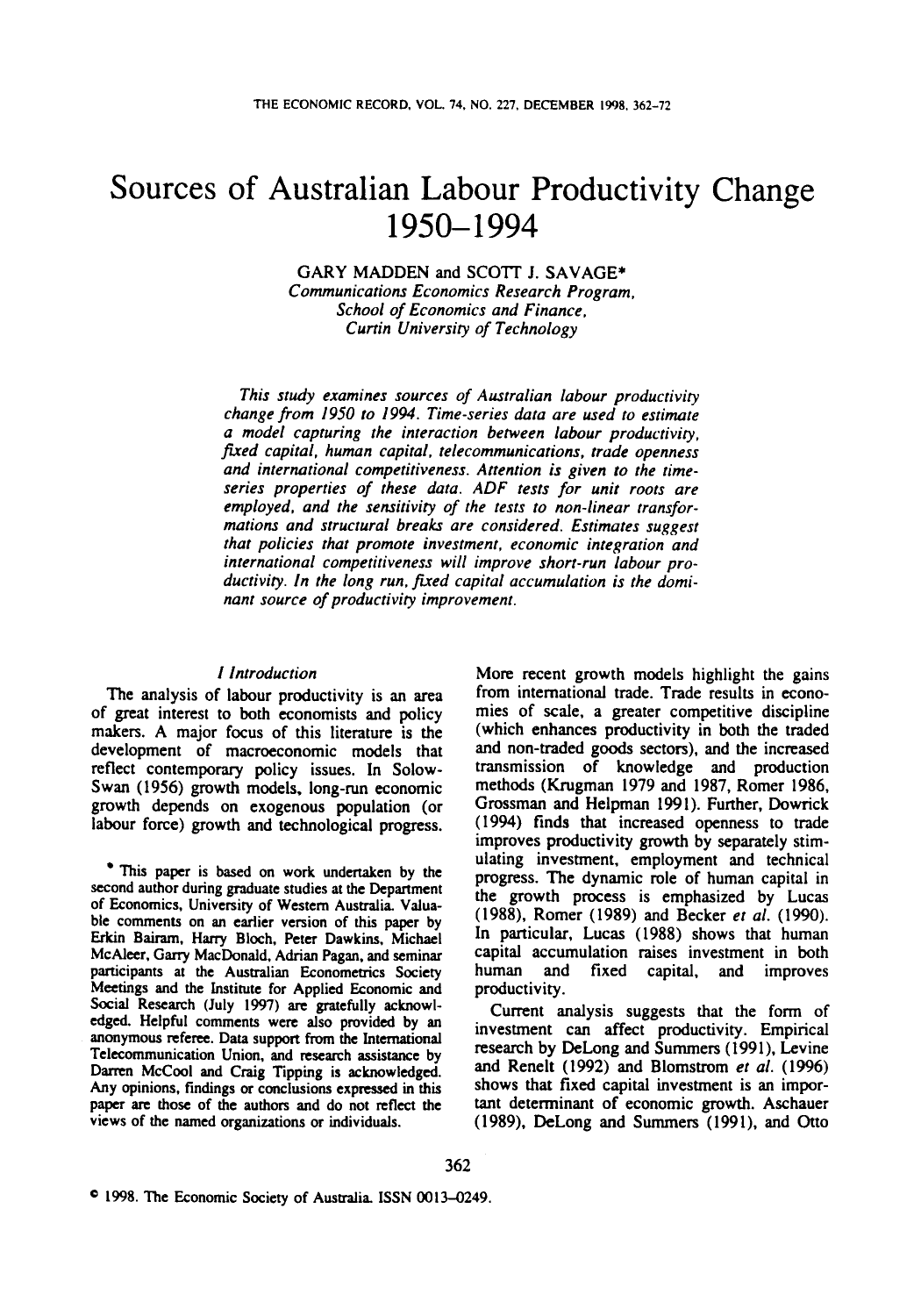and Voss (1996) argue that specific **types** of sources of AUSTRALIAN LABOUR PRODUCTIVITY CHANGE 1950–1994\* 363<br>and Voss (1996) argue that specific types of platform to develop a more advanced internation-<br>investment, such as public infrastructure and ally competitive e machinery and equipment, have a strong association with productivity and growth. In particular, investment in information technology and telecommunications (ITT) can increase national productivity by reducing transport and transaction costs, improve marketing information, and accelerate the diffusion of knowledge (Greenstein and Spiller 1995, Karanaratne 1995).

The Solow-Swan modelling approach is most useful in explaining productivity movements from 1945 to 1973, when Australia enjoyed a period of sustained economic growth. Occasional supplyside shocks emanated from the primary sector, but generally growth was uniform and unemployment low. Economic policy focused **on** expanding the labour supply, through migration, and facilitating capital inflow. Monetary and fiscal policy maintained price stability and full employment, while direct controls on imports maintained external balance (Maddock 1987).

Since 1974. growth in Australian gross domestic product (GDP) has slowed. The initial decline in performance coincided with the world downturn following the 1973 oil price shock, increased labour costs and a decline in the international competitiveness of traditional markets (Pagan 1987). In the 1980s economic policy became increasingly orientated towards the international sector. Tariff reductions and the floating of the dollar assisted the development of a more outward looking economy and there was a concerted move towards regional integration. There was a significant shift in Australian exports away from Europe towards Asia and **a** fall in the importance of agricultural exports relative to minerals.' More recently, the fastest growing exports have been in manufacturing and services with the share of total merchandise trade rising from **25** to 33 per cent between 1990 and 1994 (Department of Foreign Affairs and Trade [DFAT] 1994). Both the Hawke and Keating governments implemented microeconomic reforms in the finance and ITT sectors in the terms in the experimental competitive reforms in the finance and ITT sectors aimed at improving national productivity and  $Y = f(L, K, H, ITT)$ . (1) international competitive aimed at improving national productivity and international competitiveness. Reforms in the tertiary education sector also reflected increased emphasis on the need to provide **an** education

exports during the 1950s, but this share had fallen to **12 per cent by 1994. During the same period, the share of Asian exports increased from about 10 per cent** to platform to develop a more advanced internationally competitive economy (Robinson and **Rodan**  1990).

This study empirically examines the sources of Australian productivity change over the period 1950 to 1994. Time-series **data are** used to estimate an econometric model that captures the dynamic interaction between labour productivity (measured by aggregate output per labour unit), fixed capital, human capital, ITT capital, openness to trade, and international competitiveness. The econometric analysis gives careful attention to the time-series properties of these data. In particular it is recognized that the Augmented Dickey Fuller (ADF) test for a unit root is sensitive to nonlinear data transformations and may yield invalid inferences. Accordingly, the procedure developed by Frances and McAleer (1997) is adopted, whereby all ADF auxiliary equations are tested to ensure they have the correct functional form. Structural breaks **arc** also considered **as** failure to adequately account for breaks in the underlying (deterministic) trend function can bias the ADF statistic.

The paper is organized **as** follows. Section **I1**  specifies a model of labour productivity and describes the econometric methods and data used to estimate the model. Tests for unit roots. correct functional form of the ADF equation, and structural breaks are described and conducted in Section **111.** In Section IV, cointegration analysis is used to examine the long-run relationship between labour productivity, fixed capital, and I'lT capital. An error-correction model is estimated therein, incorporating the short-run dynamics of the system with the information from the cointegrating relationship. Concluding remarks **are** presented in Section *II* **zyxwvutsrqponmlkjihgfedcbaZYXWVUTSRQPONMLKJIHGFEDCBA Model,**  V. *zyxwvutsrqponmlkjihgfedcbaZYXWVUTSRQPONMLKJIHGFEDCBA Data* 

# **II Model**, Method and Data

To examine the evolution of aggregate output a production function is specified based on the supply side approach of Aschauer (1989) and Romer (1989). The general model is given by: To examine the evolution of aggregate output a<br>production function is specified based on the<br>supply side approach of Aschauer (1989) and<br>Romer (1989). The general model is given by:<br> $Y = f(L, K, H, ITT)$ , (1)<br>where Y is aggregat

$$
Y = f(L, K, H, ITT), \tag{1}
$$

III II SECOS THE MANUE CHOINS III the Hinalic and **III** SECOSE THE MANUE of the termational competitiveness. Reforms in the termational  $\mathbf{y} = f(L, K, H, ITT)$ , (1) where  $\mathbf{Y}$  is aggregate output,  $L$  is labour,  $K$  i **If the spirit of Dowrick (1994), the model is used**<br>
<sup>1</sup> Europe accounted for more than half of Australian<br>
<sup>1</sup> Europe accounted for more than half of Australian<br> **Exports** during the 1950s, but this share had fallen to<br> where  $Y$  is aggregate output,  $L$  is labour,  $K$  is fixed capital,  $H$  is human capital, and  $TT$  is  $TT$  capital. In the spirit of Dowrick (1994), the model is used to examine labour productivity and so the explanation is augmented by including variables to capture Australian openness **to** trade and international competitiveness:

$$
Y/L = g(K/L, H/L, T T/L, T/L, IC)
$$
 (2)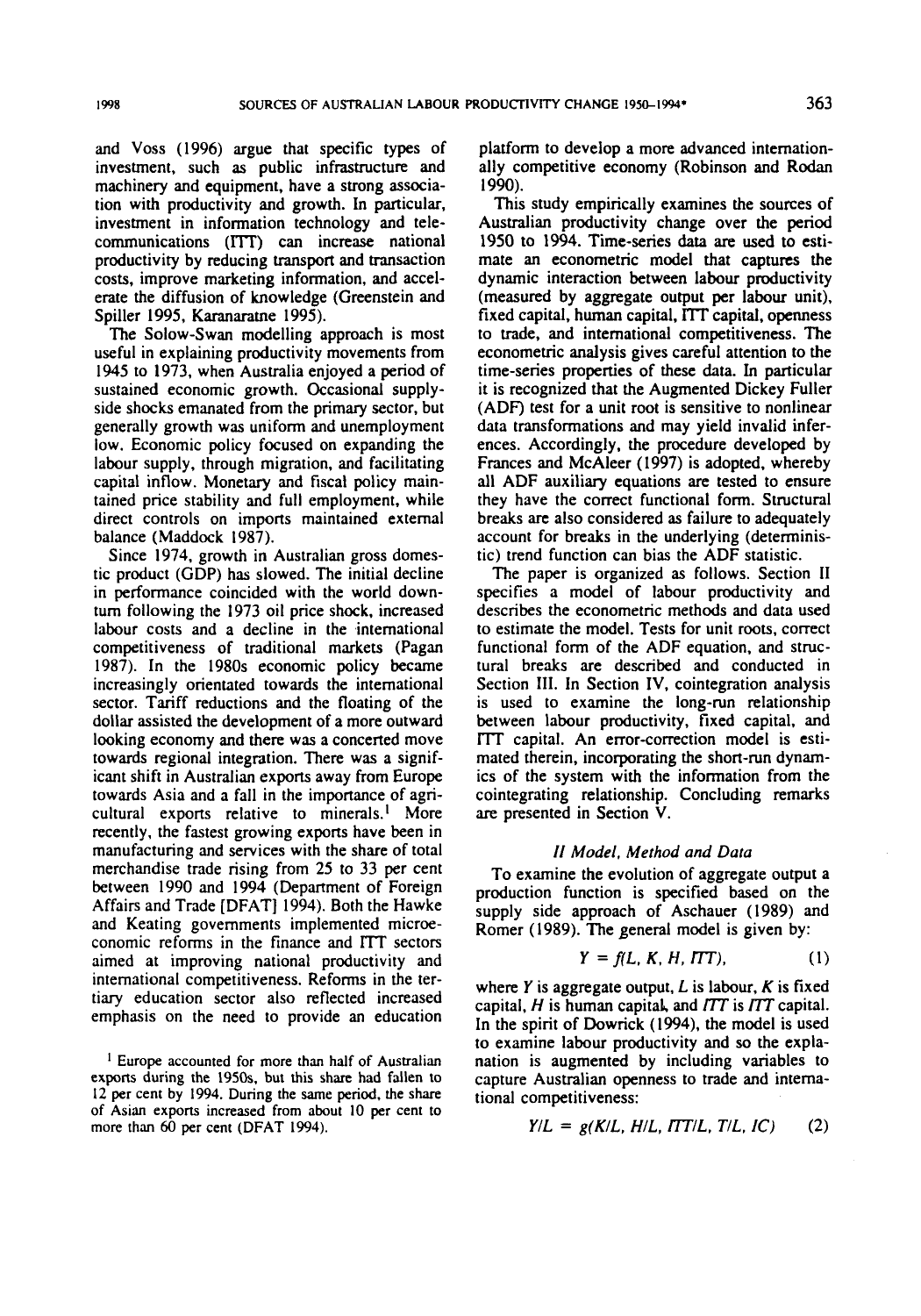ECONOMIC RECORD<br>where, *(T/L)* is openness (volume of trade per enrolment), *ITT*<sub>*t*</sub> (telephones), *T*<sub>*t*</sub> (exports plus<br>worker) and *(IC)* is international competitiveness imports at 1990 constant prices) and *IC*<sub>*t*</sub> where,  $(T/L)$  is openness (volume of trade per worker) and  $(IC)$  is international competitiveness 364 ECONOMIC RECORD DECEMBER<br>where,  $(T/L)$  is openness (volume of trade per enrolment),  $TTT_t$  (telephones),  $T_t$  (exports plus<br>worker) and  $(IC)$  is international competitiveness imports at 1990 constant prices) and  $IC_t$  (r (ratio of export to import prices). With the variables measured in natural logarithms *(In)* and linearity assumed, the estimated parameters rep resent labour productivity elasticities with respect ness and competitiveness.

Assuming *In(YIL), In(K1L). In(HIL), In(ll7'lL), In(T/L)* and *In(IC)* are nonstationary and intecointegration using methods developed by Johan-When the variables are cointegrated the estimated cointegrating vector(s) represent the long.-run equilibrium relationship and must be included **in**  the short-run model to remove this source of omitted variable bias. Engle and Granger **(1987)**  prove there exists a corresponding error-correction model of the form:

$$
\Delta ln(Y/L)_i = \beta_0 + \sum_{j=0}^{L} \beta_{1j} \Delta ln(K/L)_{i-j} + \sum_{j=0}^{L} \beta_{2j} \Delta ln(H/L)_{i-j} \n+ \sum_{j=0}^{L} \beta_{3j} \Delta ln(T/L)_{i-j} \n+ \sum_{j=0}^{L} \beta_{4j} \Delta ln(T/L)_{i-j} + \sum_{j=0}^{L} \beta_{5j} \Delta ln(C)_{i-j} \n+ \sum_{j=1}^{L} \beta_{6j} \Delta ln(Y/L)_{i-j} \n+ \sum_{j=1}^{L} \delta_{i} ln(Y/L)_{i-j} - \alpha_{i}^{T} X_{i-1} + v_{i} \qquad (3)
$$

where  $\Delta$  denotes the first-difference operator,  $\beta_{ij}$ number of cointegrating relationships, **6, are** the estimated coefficients for the lagged error correction term(s),  $\alpha_i$  is a vector of cointegrating coefficients,  $\overline{T}$  is the transpose operator,  $X$  equals  $[ln(K/L)<sub>r</sub>, ln(H/L)<sub>r</sub>, ln(TTL)<sub>r</sub>, ln(T/L)<sub>r</sub>, ln(IC)<sub>t</sub>],$ and **v,** is a white-noise error term. The error correction terms are formed from the cointegrating residuals and  $\delta_i$  measures how changes in  $ln(Y/L)$ ,  $ln(K/L)$ ,  $ln(H/L)$ ,  $ln(TTL)$ ,  $ln(T/L)$ , and *In(lC),* respond to departures from the long-run equilibrium. Short-run convergence **to** equilibrium is assured when  $\delta_i$  is both negative and significant. Since the first-differenced variables and the error correction terms **are** stationary, **ordinary** least **squares (OLS)** will be consistent and provide unbiased estimates of standard errors.

Annual data for **Y,** (GDP at **1990** constant prices). *K,* **(gross** fixed capital stock at **1990** constant prices),  $L<sub>t</sub>$  (labour force),  $H<sub>t</sub>$  (tertiary student

where,  $(T/L)$  is openness (volume of trade per<br>worker) and  $\{IC\}$  is international competitiveness<br>(ratio of export to import prices). With the vari-<br>discussion of export to import prices at 1990 prices) are<br>ables measure Inearity assumed, the estimated parameters rep-<br>Inearity assumed, the estimated parameters rep-<br>resent labour productivity elasticities with respect (ITU) (1995). Proxy variables for human capital,<br>to fixed capital, human resent labour productivity elasticities with respect (ITU) (1995). Proxy variables for human capital, to fixed capital, human capital, openers and competimess and competitiveness.<br>
ITT capital, openess and international c ECORD<br>
enrolment), *FTT*<sub>*t*</sub> (telephones), *T<sub>t</sub>* (exports plus<br>
imports at 1990 constant prices) and *IC*<sub>*t*</sub> (ratio of<br>
export to import prices at 1990 prices) are enrolment),  $TT<sub>t</sub>$  (telephones),  $T<sub>t</sub>$  (exports plus imports at 1990 constant prices) and *IC*, (ratio of export to import prices at **1990** prices) are obtained from Foster **(1996).** Mitchell **(1995)** and the International Telecommunications Union (ITU) **(1995).** Proxy variables for human capital, ITT capital, openness and international competitiveness **are** used in the analysis. The measure of human capital is similar to that employed by<br>Romer (1989) and the World Bank (1994). Use export to import prices at 1990 prices) are<br>obtained from Foster (1996), Mitchell (1995) and<br>the International Telecommunications Union<br>(ITU) (1995). Proxy variables for human capital,<br>ITT capital, openness and internation of this measure assumes that all human capital formation takes place in the tertiary sector. It is ITU practice to count telephones, and main telephone lines per capita, as measures of ITT infrastructure and network development. This proxy is adequate for this study **as** most Australian telecommunications investment prior to the early **1990s** was directed at expanding basic telephony rather than rolling **out** broadband, cellular, and satellite networks. The proxy for openness is based **on** total trade and is similar to that used by Dowrick ( **1994)** except that trade is deflated by worker, not GDP. International competitiveness refers to the ability of a country to expand its market share in global markets. The ratio of export **to** import prices is used to measure international competitiveness **as** Australian exports are predominantly primary **goods** and are relatively sensitive to shifts **in** the terms of trade.2

**are 1**<br>  $\sum_{j=1}^{n} \beta_{6j} \Delta ln(Y/L)_{i-j}$ <br>  $+ \sum_{j=1}^{n} \delta_i \{ln(Y/L)_{i-j} - \alpha_i X_{i-1}\} + \gamma_i$ <br>  $+ \sum_{i} \delta_i \{ln(Y/L)_{i-j} - \alpha_i X_{i-1}\} + \gamma_i$ <br>
(3) and Blundell-Wignall (1993) document numerous<br>
where  $\Delta$  denotes the first-difference operator, Plots of these data are provided in Figure **<sup>1</sup>** through Figure 6. Maddock and McLean (1987) and Blundcll-Wignall **(1993)** document numerous events in Australia's **post- 1950** economic history which can be viewed **as** potential exogenous break points in these data. They include the substantial

**A common question asked by econometricians when using proxy variables is whether or not to include or omit the variable. While McCallum (1972) and Wickens (1972) show that the bias is worse if the proxy is omitted (even if it is a poor proxy), their 'reductionin-bias' conclusion is subject to many qualifications. In particular. the reduction-in-bias will not hold if the number of proxy variables in the model is greater than one. Since proxies for human and** IlT **capital are used in this analysis. little can be said about the dimtion of bias except that it may increase or decrease with the introduction of the two proxy variables. A time-series for Ausdian** l'TT **capital, measured from capital expenditure on property and plant used for telecom**munications services, is currently being compiled by the authors. Including this observed variable in the model **will act to reduce bias (if bias exists) and will capture the wider impact of telecommunications investment in cellular, digital and satellite technologies.**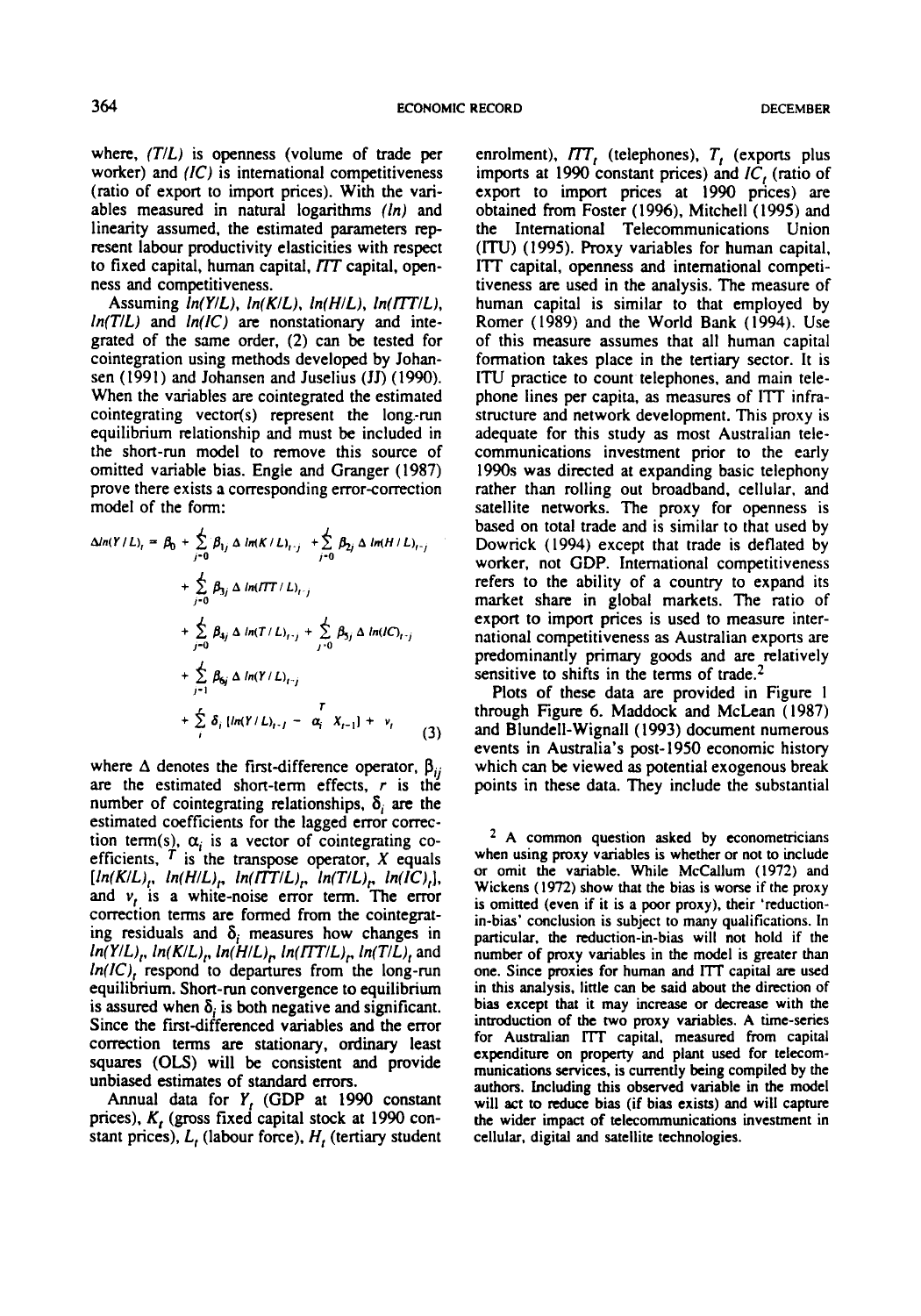



**FIGURE 2**  *Fired Capital* **1950-1 994** 



**Source: Foster (1 996).** 

**FIGURE 3**  *Human Capital* **19SO-1994** 



**Source: Foster (1996), Mitchell (1995). Source: Foster (1 996).** 





**Source: Foster (1 996).** ITU **(1 995), Mitchell (1 995).** 



*Openness* **1950-1994** 



**Source: Foster (1996).** 

**FIGURE 6** *International Competitiveness* **1950-1 994** 



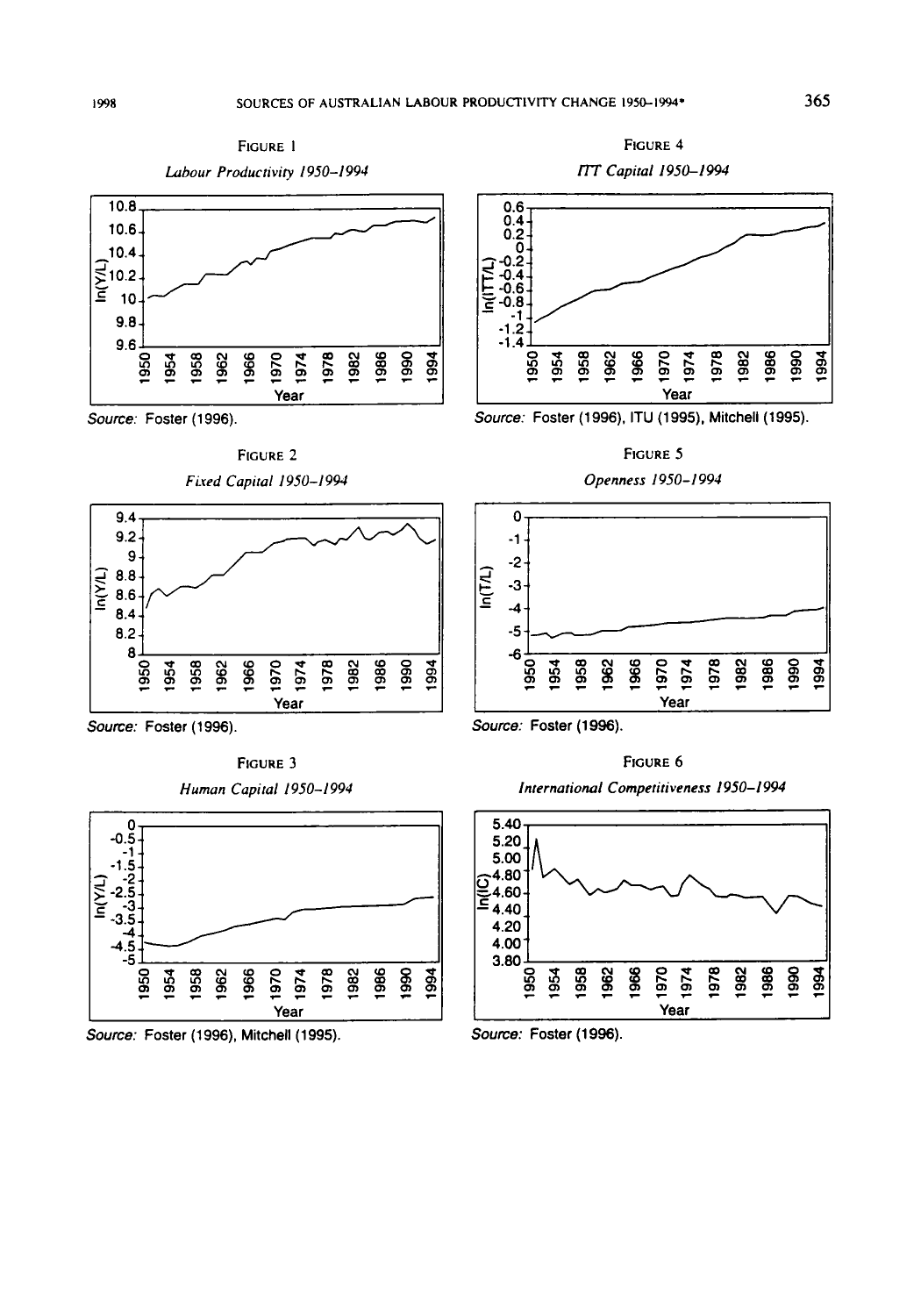**ECONOMIC RECORD DECEMBER**<br> **ECONOMIC RECORD DECEMBER** increase in Australian export revenue in 1951 with the advent of the Korean War, tertiary sector reforms between 1972 and 1975, the 1973 unilateral reduction in tariffs by the Whitlam Labor government in 1973, the 1973 oil price shock, and the floating of the Australian Dollar in 1983. Given the time of break (relative to sample size) of the 1951 Korean War event, only the 1973 and 1983 events are considered below in Section Ill Unit Roots, Functional Form and Structural<br> **ILL EXECORET SECONAL STATE CONTEXAL TEXT**<br> **ILL TEXT ILL TEXT ILL TEXT EXECUTS** (**A** *Roots* on it and *RADF* regression is the stated.<br> **ILL INTERENT ILL INTERENT IN** 

## **Functional Form and Structural Change**

When examining time-series data it is standard practice to use the ADF test for a unit root. The ADF auxiliary equation is:

$$
\Delta \ln Z_{t} = \mu + \gamma t + \beta \ln Z_{t-1} + \sum_{i=1}^{k} \eta_{i} \Delta \ln Z_{t-1} + e_{t},
$$
\n(4)

where Z is the variable under examination, *t* is a deterministic time trend,  $k_{max}$  is the maximum lag length chosen a **prior;** for the lagged differenced variable, and *e*, is a white-noise error term. Under the null hypothesis of a unit root, Ho:  $\beta = 0$ , the series  $Z_t$  is non-stationary. Two critical assumptions are maintained in the estimation of (4); the logarithmic transformation is correct and there are no structural breaks in the trend function.

Granger and Hallman (1991) and Frances and McAIeer (1997) argue that the ADF test for a unit root is sensitive to nonlinear transformations. For instance. ADF tests on the logarithm of a variable often report stationarity, when the same variable measured in levels is found to be non-stationary. Such sensitivity requires that the ADF regression equation be tested to ensure that the variable has Equation be tested to ensure that the ADF rest for a unit interval change variables from the ADF aux-<br>root is sensitive to nonlinear transformations. For illiary equation can bias the ADF test statistic and<br>instance, ADF been appropriately transformed. Frances and McAleer examine the effects of nonlinear transformations on the ADF regression within the class of Box-Cox models. They propose a test for correct functional form in **(4)** by including an additional variable,  $(\Delta ln Z_{t-1})^2$ , in the modified ADF (MADF) regression equation: **<sup>A</sup>in Z,** = **p** + **p** + **pin z,\_~** <sup>+</sup>'r zyxwvutsrqponmlkjihgfedcbaZYXWVUTSRQPONMLKJIHGFEDCBA *q,* **A In** z,-,

$$
\Delta \ln Z_{t} = \mu + \gamma t + \beta \ln Z_{t-1} + \sum_{i=1}^{k} \eta_{i} \Delta \ln Z_{t-1} + \lambda (\Delta \ln Z_{t-1})^{2} + e_{t}.
$$
\n(5)

The following approach is adopted when testing for a single unit root and a nonlinear transformation. First, **i** is determined by estimating the ADF

**111. 111. 11. 11. 11. 11. 11. 11. 11. 11. 11. 11. 11. 11. 11. 11. 11. 11. 11. 11. 11. 11. 11. 11. 11. 11. 11. 11. 11. 11. 11. 11. 11. 11. 11. 11. 11** for a sufficiently long lag length to eliminate serial correlation, and presuming **In** Z, is the correct  $transformation.<sup>3</sup>$  Second, for a given *i*, the significance of  $\lambda$  in the MADF regression is tested. Should the additional variable be statistically significant, the ADF regression is inappropriately transformed and does not yield a valid inference in testing for a single unit root in  $ln Z_r$ .

**All Change**<br>  $\alpha \ln Z_i = \mu + \gamma + \beta \ln Z_{i-1}$ <br>  $\Delta \ln Z_i = \mu + \gamma + \beta \ln Z_{i-1}$ <br>  $\Delta \ln Z_i = \frac{k \tan \lambda}{2} \eta_i \Delta \ln Z_{i-1} + \epsilon_i$ , **a**<br> **ADF** and MADF regression results with trend are<br>  $\Delta \ln Z_i = \mu + \gamma + \beta \ln Z_{i-1}$ <br>  $\Delta \ln Z_i = \frac{k \tan \lambda}{2} \ln Z_{i-1} + \epsilon_i$ , Initially, ADF and MADF regression equations are estimated for  $ln(Y/L)$ <sub>r</sub>,  $ln(K/L)$ <sub>r</sub>,  $ln(H/L)$ <sub>r</sub>,  $ln(TT/L)$ ,  $ln(T/L)$ , and  $ln(IC)$ , over the period 1950 to 1994. The ADF and MADF test statistics, with and without trend, are clearly different and exclusion of the deterministic trend suggests bias due to the omission of relevant variables. Thus, ADF and MADF regression results with trend are reported in Table 1.

The results in Table **1** do not reject the null hypothesis  $\lambda = 0$  for any of the time series, indicating that the natural logarithmic transformation is appropriate when testing for a single unit root. The ADF statistics show that the null hypothesis of a unit root cannot be rejected for **In(Y/LJ,, In(K/**  L)<sub>t</sub>,  $ln(H/L)$ , and  $ln(TT/L)$ . However, the unit root hypothesis is rejected for both **In(TlL),** and **In(lC),**  and the variables are presumed integrated of order zero.

Perron (1989) suggests that widespread evidence of unit roots in many long-run macroeconomic time series may be due to structural change in their deterministic trend function. The omission of structural change variables from the ADF auxiliary equation can bias the ADF test statistic and lead to incorrect inference. Perron considers ADF equations that allow three types of structural change to occur in the trend function:

$$
\Delta \ln Z_t = \mu + \gamma t + \theta Du + dD(TB) + \beta \ln Z_{t-1} + \sum_{i=1}^{k} \eta_i \Delta \ln Z_{t-1} + \epsilon_t,
$$
\n(6)

$$
\Delta \ln Z_{t} = \mu + \gamma t + \delta DT^* + \theta Du + \beta \ln Z_{t-1} + \sum_{i=1}^{k} \eta_i \Delta \ln Z_{t-1} + \epsilon_t, \qquad (7)
$$

<sup>+</sup>*zyxwvutsrqponmlkjihgfedcbaZYXWVUTSRQPONMLKJIHGFEDCBA Vc(bln~,-~Y* + **c,** . **<sup>A</sup>***in* **Z,** = **p** + **p** + **BDu** + **@T** + **dD(TB)** + **In Z,-l**  *t*  + fY **qi A In z~-~** + **ct** , **i- I (8)** 

 $\frac{3}{2}$  Here  $k_{max}$  is chosen *a priori* to be six and the lag **structure is sequentially reduced so that the last lagged differenced term is statistically significant and the error terms are not serially correlated. As the sample consists of annual data, the Lagrange Multiplier test for firstorder serial correlation is appropriate.**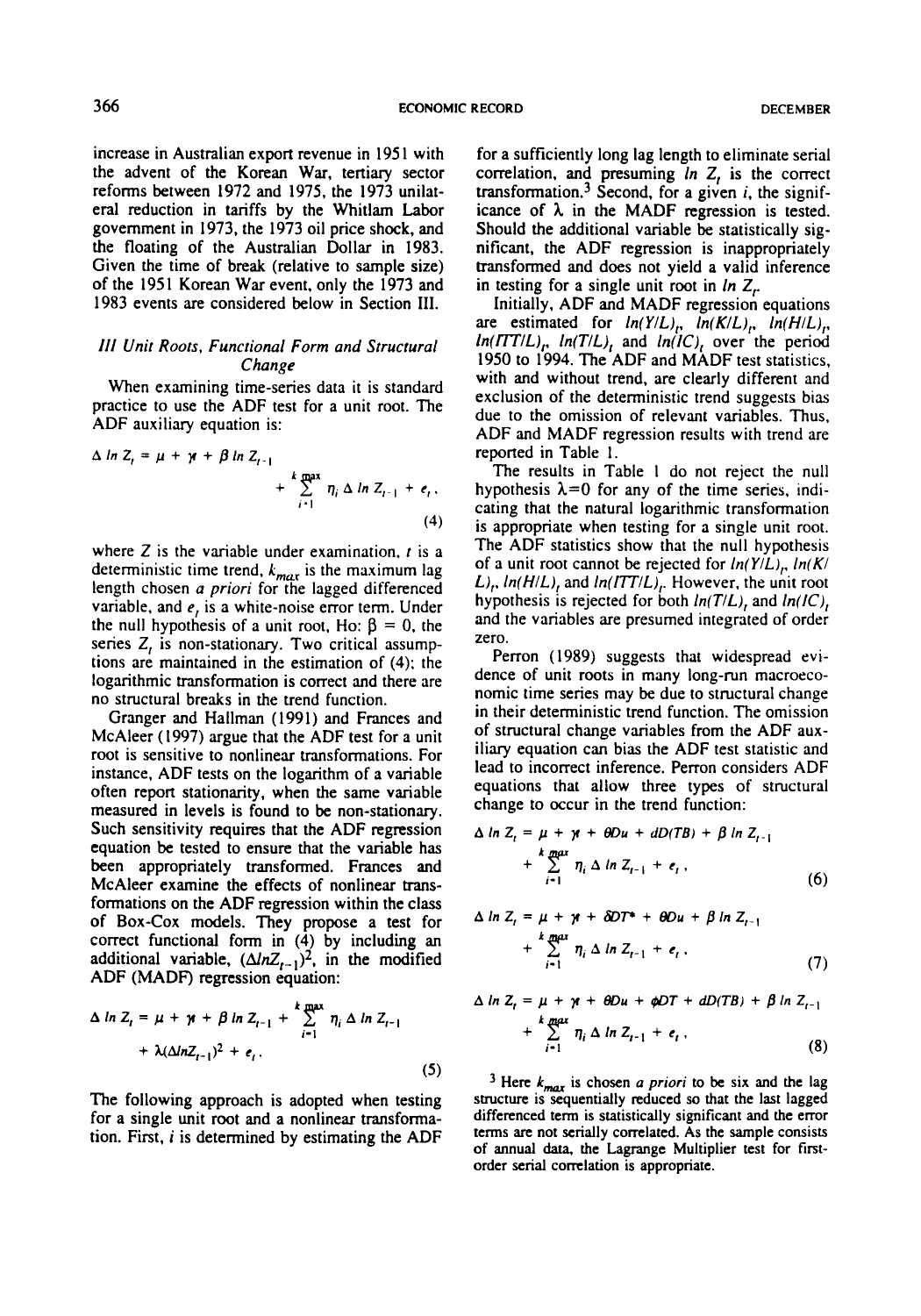| Variable      |   | ADF       | LM(1) | Het                | <b>MADF</b> | $\mathsf{r}(\lambda)$ |
|---------------|---|-----------|-------|--------------------|-------------|-----------------------|
| $ln(Y/L)$ ,   |   | 0.175     | 1.525 | 0.252              | 0.270       | 0.933                 |
| $ln(K/L)$ ,   | 6 | $-0.447$  | 0.676 | 4.554 <sup>a</sup> | $-0.421$    | 0.065                 |
| $ln(H/L)$ ,   |   | $-1.844$  | 2.376 | 0.207              | $-2.154$    | 0.406                 |
| $ln(TTT/L)$ , |   | $-1.650$  | 1.023 | 2.543              | $-1.535$    | 0.013                 |
| $ln(T/L)$ ,   | 0 | $-3.7459$ | 0.002 | 0.060              | $-3.797$    | 1.433                 |
| ln(IC)        | 0 | $-5.407a$ | 0.021 | 0.143              | $-7.479$    | 0.462                 |

TABLE 1 Test for a Unit Root and Correct Functional Form 1950-1994

1.  $LM(1)$  is the Lagrange Multiplier statistic for first-order serial correlation. 2. Het is Ramsey's (1969) test for heteroskedasticty. 3. a denotes significance at the 5 per cent level. 4.  $t(\lambda)$  is the t-ratio for testing the significance of λ, distributed standard normal. 5. ADF critical values from Enders (1995).

where  $T_B$  is the time of the structural break,  $D(TB) = \int_{0}^{T}$  if  $t = T_B + 1$  and 0 otherwise,  $Du = 1$  if<br> $t > T_B$  and 0 otherwise,  $DT^* = t - T_B$  if  $t > T_B$  and 0 otherwise, and  $DT=t$  if  $t>T_B$  and 0 otherwise. Equation (6) allows for a one-time change in the intercept of the trend function, while (7) allows for a change in the slope of the trend function. Equation (8) allows a change in the intercept and the slope of the trend function to take place simultaneously.<sup>4</sup> Further, the Frances-McAleer (1997) modification is applied to  $(6)$  through  $(8)$  to permit testing of the appropriateness of the logarithmic transformation.

The results from estimating  $(6)$ ,  $(7)$  and  $(8)$  with structural change at 1973 are reported in Table 2 through Table 4. Table 4 indicates that the unit root hypothesis can be overtumed for  $ln(H/L)$ , that is,  $ln(H/L)$ , is stationary around a deterministic trend with a joint crash and trend change in

<sup>4</sup> Zivot and Andrews (1992) argue that Perron's choice of exogenous trend breaks are based on prior observation and maybe subject to problems with 'pretesting'. They suggest many trend breaks are not exogenous but are realizations of the data-generating process. For instance, the growth slow-down following the 1973 oil crisis, could be interpreted as a shock, or a combination of shocks, from the underlying errors. This interpretation implies that breaks in trend can be adequately modelled through the error process. Alternatively, Zivot and Andrews (1992) recognize that any number of events could be viewed ex ante as possible structural breakpoints and propose unit root tests whereby breakpoints are data determined. However, this 'endogenous test' is somewhat limited because of its low power against trend stationary alternatives.

An anonymous referee suggested the extension of the Frances-McAleer procedure to the Perron test for structural breaks.

1973.6 Estimation results with structural change at 1983 are reported in Table A1 through Table A3 of the Appendix. There is no evidence to support structural change in the trend function in 1983.

#### **IV Estimation Results**

ADF tests for a unit root indicate that  $ln(T/L)$ ,  $ln(IC)$ , and  $ln(H/L)$ , are trend stationary, while  $ln(Y/L)_{r} ln(K/L)$ , and  $ln(TTT/L)$ , are difference stationary.<sup>7</sup> Tests for cointegration between  $ln(Y/L)$ <sub>r</sub>.  $ln(K/L)$ , and  $ln(TTT/L)$ , are conducted using the JJ maximum eigenvalue and trace statistics. The JJ tests are implemented using a vector autoregression (VAR) and a range of lags  $(k)$  ranging from one to six. An optimal lag structure was selected on the basis of achieving a consistent number of cointegrating vectors  $(r)$  from both the maximum eigenvalue and trace statistics, minimization of the Schwartz Bayesian Information Criterion, and the elimination of serial correlation.<sup>8</sup> The results based on the JJ tests for cointegration are reported in Table 5. The optimal lag structure for the VAR is three and the eigenvalue and trace statistic reject the null hypothesis of  $r \le 1$  against  $r = 2$ . This suggests that there are two statistically significant cointegrating relationships between the  $I(1)$ variables  $ln(Y/L)$ ,  $ln(K/L)$ , and  $ln(TTT/L)$ ,

Since  $\Delta ln(Y/L)_P$ ,  $\Delta ln(K/L)t$ ,  $\Delta ln(TTT/L)_P$ ,  $ln(T/T)$ 

<sup>6</sup> The changes to the tertiary sector introduced by the Whitlam government are presumably the reason why In(H/L) experienced a structural break in 1973.

<sup>7</sup> Further testing (not reported here) shows that  $\Delta ln(Y/$  $L_{\rm B}$   $\Delta ln(K/L)$ , and  $\Delta ln(TT/L)$ , are stationary.<br><sup>8</sup> Tests for first-order serial correlation are carried out

in each equation of the VAR with  $k = 3$ . None of the  $LM(1)$  test statistics is significant at the 5 per cent level.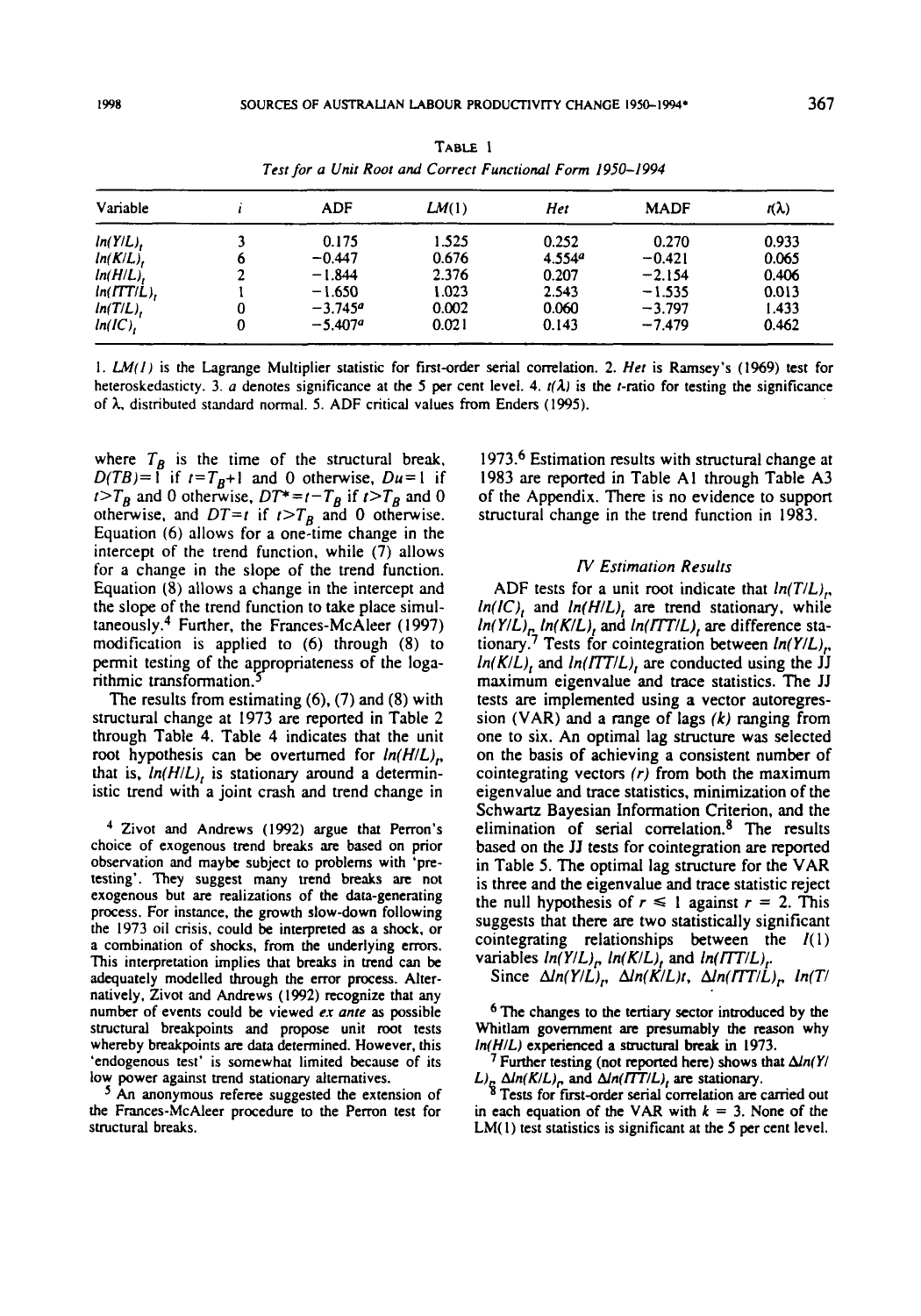|                                                   |        | <b>ECONOMIC RECORD</b>                     |                                                      | <b>DECEMBER</b>                         |  |
|---------------------------------------------------|--------|--------------------------------------------|------------------------------------------------------|-----------------------------------------|--|
| 68                                                |        | TABLE 2                                    | Test for a Unit Root in the Presence of a 1973 Crash |                                         |  |
| Variable                                          |        | LM(1)                                      |                                                      |                                         |  |
| $ln(Y/L)$ ,<br>ln(K/L),<br>In(H/L).<br>ln(ITT/L), | -0.0ZZ | በ 470<br>u. <i>1</i> 1 3<br>$\overline{1}$ | 0.46 <sup>4</sup><br>5.407<br>v.v / u                | $-0.252$<br>U. 34<br>בכס. ו<br>$-0.137$ |  |

**TABLE**  Test for a Unit Root in the Presence of a 1973 Crash

**1.** LM(1) is the Lagmge Multiplier statistic for first-order serial correlation. **2.** *Her* is Ramsey's **(1969)** test for heteroskedasticty. 3. *a* denotes significance at the 5 per cent level. 4.  $r(\lambda)$  is the *t*-ratio for testing the significance of *h* distributed standard normal. **5.** ADF critical values from Zivot and Andrews **(1992).** 

**TABLE** *3 Test* **for** *a Unit Root in the Presence* of *a 1973 Trend Chonge* 

| Variable      |   | ADF       | LM(1) | Het   | <b>MADF</b> | $r(\lambda)$ |
|---------------|---|-----------|-------|-------|-------------|--------------|
| ln(Y/L)       | 4 | $-1.909$  | 0.124 | 0.461 | $-1.852$    | $-0.207$     |
| $ln(K/L)$ ,   |   | $-3.414$  | 0.433 | 0.157 | $-3.337$    | $-0.126$     |
| $ln(H/L)$ ,   |   | $-4.581a$ | 2.931 | 1.596 | $-4.304$    | 0.822        |
| $ln(TTT/L)$ , |   | $-2.980$  | 0.546 | 0.850 | $-2.643$    | 0.414        |

I. LM(IJ is the Lagrange Multiplier statistic for first-order serial correlation. **2.** *Her* is Ramsey's **(1969)** test for heteroskedasticty. 3. *a* denotes significance at the 5 per cent level. 4.  $t(\lambda)$  is the *t*-ratio for testing the significance of *h* distributed standard normal. **5.** ADF critical values from Zivot and Andrews **(1992).** 

 $L_i'$ ,  $ln(IC_i'$ ,  $ln(H/L_i'$  and the error correction terms **are** stationary. the following error correction model can be estimated by OLS:

$$
\Delta ln(Y/L)_t = \pi_0 + \sum_{j=0}^{L} \pi_{1j} \Delta ln(K/L)_{t-j} + \sum_{j=0}^{L} \pi_{2j} ln(H/L)_{t-j}
$$
  
+ 
$$
\sum_{j=0}^{L} \pi_{3j} \Delta ln(TT/L)_{t-j}
$$
  
+ 
$$
\sum_{j=0}^{L} \pi_{4j} ln(T/L)_{t-j} + \sum_{j=0}^{L} \pi_{5j} ln(IC)_{t-j}
$$
  
+ 
$$
\sum_{j=1}^{L} \pi_{6j} \Delta ln(Y/L)_{t-j}
$$
  
+ 
$$
\theta_1 [ln(Y/L)_{t-1} - \alpha_1 X^*_{t-1}]
$$
  
+ 
$$
\theta_2 [ln(Y/L)_{t-1} - \alpha_2 X^*_{t-1}] + \epsilon_t
$$
(9)

where  $\pi_{ii}$  are the estimated short-run effects, 'defines the de-trended series,  $\theta_i$  are the coefficients for the lagged error correction terms,  $\alpha_i$  is a vector of cointegrating coefficients,  $X^* = [ln(K)]$  $L$ <sub>*p, ln*(*ITT/L*)<sub>t</sub>], and  $\varepsilon$ <sub>t</sub> is a white-noise error term.</sub> Equation (9) is estimated for the period 1950 to 1994 and regression results reported in Table 6.

The econometric model is well specified, satisfying a range of diagnostic tests for model adequacy. These include the Lagrange Multiplier test for first-order serial correlation and Ramsey's (1969) tests for functional form and heteroskedasticity. The signs of the estimated parameters conform to (I *priori* expectations and all **are** statistically significant at the **5** per cent level, except human capital. The coefficients for the lagged error-correction terms sum to  $-0.326$  and are jointly significant at the 5 per cent level  $(F_{calc} =$ 4.266).

Estimated short- and long-run elasticities are presented in Table 7. All estimates **are** inelastic. tistically significant at the 5 per cent level, except<br>human capital. The coefficients for the lagged<br>error-correction terms sum to  $-0.326$  and are<br>jointly significant at the 5 per cent level ( $F_{\text{calc}}$  =<br>4.266).<br>Estimat ness are similar and dominate the short-run explanation of labour productivity.

**Labour** productivity elasticities with respect to fixed capital, I'IT capital and openness **arc** 0.197. 0.264, and **0.21** 1 respectively. The remaining significant short-run source of productivity growth is international competitiveness which has **an**  elasticity  $-0.059$ .<sup>9</sup> These significant findings for

<sup>9</sup> The measure of international competitiveness employed here is the ratio of **export** to import prices. We recognize that prices could change nominally and **work** through the exchange rate. Accordingly we re-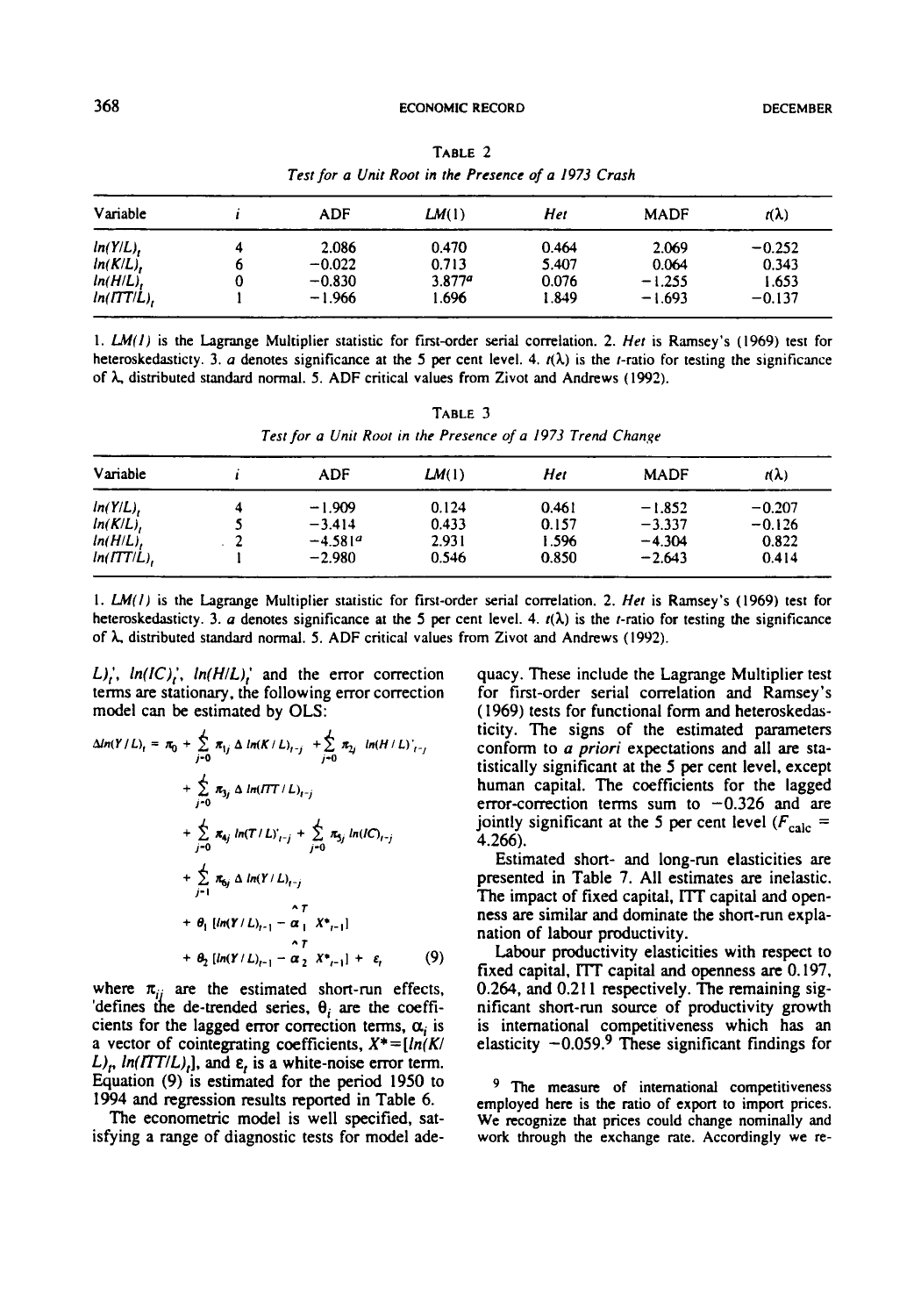|               | Test for a Unit Root in the Fresence of a 1775 John Crash and Trend Change |       |       |             |          |
|---------------|----------------------------------------------------------------------------|-------|-------|-------------|----------|
| Variable      | ADF                                                                        | LM(1) | Het   | <b>MADF</b> | n()      |
| $ln(Y/L)$ ,   | $-1.324$                                                                   | 0.042 | 0.420 | $-1.287$    | $-0.192$ |
| $ln(K/L)$ ,   | $-3.355$                                                                   | 0.559 | 0.154 | $-3.277$    | $-0.118$ |
| $ln(H/L)$ ,   | $-4.221a$                                                                  | 3.681 | 1.721 | $-3.947$    | 0.863    |
| $ln(TTT/L)$ . | $-2.834$                                                                   | 0.688 | 0.789 | $-2.552$    | 0.403    |

TABLE 4 Test for a Unit Root in the Presence of a 1973 Joint Crash and Trend Change

1.  $LM(1)$  is the Lagrange Multiplier statistic for first-order serial correlation. 2. Het is Ramsey's (1969) test for heteroskedasticty. 3. a denotes significance at the 5 per cent level. 4.  $t(\lambda)$  is the t-ratio for testing the significance of  $\lambda$ , distributed standard normal. 5. ADF critical values from Zivot and Andrews (1992).

TABLE 5 Johansen and Juselius test for cointegration between  $ln(Y/L)$ ,  $ln(K/L)$ , and  $ln(TTT/L)$ ,

| $H_{\rm a}$ : | Eigenvalue         | Critical value | Trace              | Critical value |
|---------------|--------------------|----------------|--------------------|----------------|
| r ≥ 1         | 23.49 <sup>a</sup> | 20.97          | 40.73 <sup>a</sup> | 29.68          |
| $r = 2$       | $15.34^{\circ}$    | 14.07          | 17.23 <sup>a</sup> | 15.41          |
|               |                    |                |                    |                |

1. a denotes significance at the 5 per cent level. 2. Critical values from Johansen and Juselius (1990).

sectoral investment (ITT), openness, and international competitiveness support new growth theory explanations for short-run deviations from the long-run growth path of labour productivity (DeLong and Summers 1991, Krugman 1987) and, Dowrick 1994). The long-run elasticities are consistent with the finding that fixed capital accumulation determines the growth path of productivity in the long run.

## V Conclusions

This paper empirically examines sources of Australian labour productivity change from 1950 to 1994. Time-series data are used to estimate an econometric model capturing the dynamic interaction between labour productivity and fixed capital, human capital, ITT capital, openness to trade and international competitiveness. ADF tests for a unit root are carried out on these data. Diagnostic tests reveal that the logarithmic transformation is an appropriate data transformation in all ADF auxiliary equations, and the Perron ADF equations. Unit root tests show that openness and international competitiveness are stationary around a deterministic trend, human capital is stationary around a breaking trend in 1973, while

estimate the model using real exchange rates. The results are qualitatively identical.

labour productivity, fixed capital and ITT capital are difference stationary.

Tests for cointegration show the existence of a cointegrating relationship between the difference stationary variables, labour productivity, fixed capital and ITT capital. An error correction model is estimated incorporating the short-run dynamics of the system with the information from the cointegrating relationship. The model is well specified and the coefficients are used to estimate labour productivity elasticities for both the short and long run. All short-run elasticities have the anticipated signs and all are significant determinants of productivity, except for human capital. This result is not entirely unexpected. The proxy used is not the preferred measure as it does not include human capital augmentation through on-the-job training, and that obtained from post graduate study.

The strong positive relationship between fixed capital and labour productivity suggests that investment is a key source of long-run productivity growth. The importance of investment, and policies that promote it, is reflected in recent Australian policy settings. These include the low inflation focus of monetary policy, structural adjustment in the 1996/97 Commonwealth budget, the Superannuation Guarantee Charge and increased emphasis on public infrastructure investment (particularly through the One Nation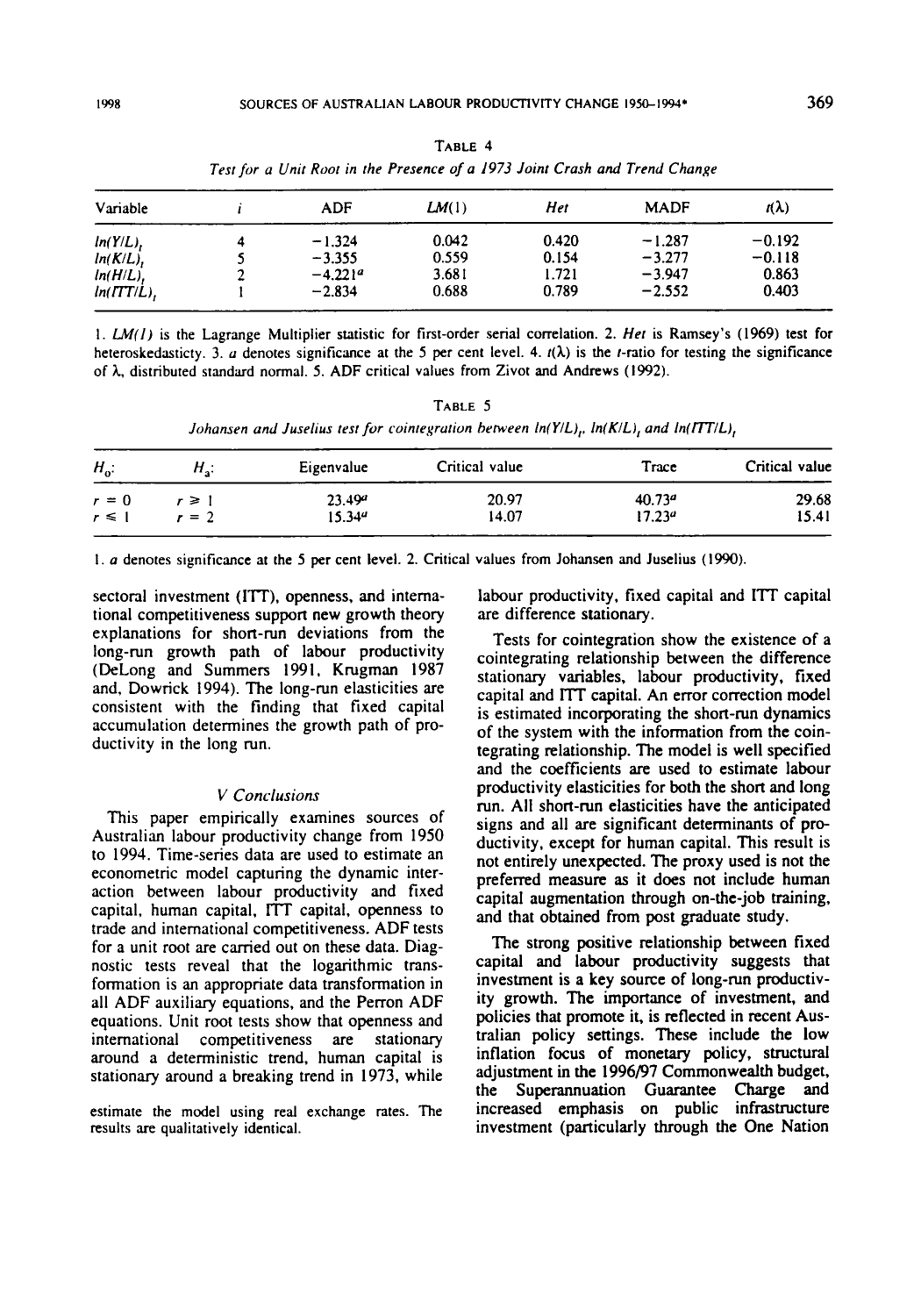#### **ECONOMIC RECORD**

| Variable                                                                                                                                                                                                                | Estimated parameter                                                                                                          | t-ratio                                                                                                                                                       |                                                                                           |
|-------------------------------------------------------------------------------------------------------------------------------------------------------------------------------------------------------------------------|------------------------------------------------------------------------------------------------------------------------------|---------------------------------------------------------------------------------------------------------------------------------------------------------------|-------------------------------------------------------------------------------------------|
| Constant<br>$\Delta ln(K/L)$ ,<br>$ln(H/L)'$ ,<br>$\Delta ln(TTT/L)$ ,<br>$ln(T/L)$ ,<br>$ln(IC)'_{t-1}$<br>$\Delta ln(Y/L)_{t-1}$<br>$ln[(Y/L)_{t-1} - \alpha_1 X_{t-1}]$<br>◥<br>$ln[(Y/L)_{t-1} - \alpha_2 X_{t-1}]$ | $\pi_{0}$<br>$\pi_{10}$<br>$\pi_{20}$<br>$\pi_{30}$<br>$\pi_{40}$<br>$\pi_{51}$<br>$\pi_{61}$<br>$\frac{\theta_1}{\theta_2}$ | 2.420 <sup>a</sup><br>0.197 <sup>a</sup><br>0.045<br>0.264 <sup>a</sup><br>0.211 <sup>a</sup><br>$-0.059a$<br>$-0.284$ <sup>a</sup><br>$-0.239b$<br>$-0.087b$ | 2.376<br>3.502<br>0.723<br>2.006<br>3.149<br>$-1.990$<br>$-2.363$<br>$-1.792$<br>$-1.918$ |
| Adjusted $R^2$<br>$F$ -statistic, $F(8, 34)$<br>Serial correlation, LM(1)<br>Functional Form<br>Heteroskedasticity                                                                                                      |                                                                                                                              |                                                                                                                                                               | 0.617<br>9.454 <sup>a</sup><br>2.758<br>2.267<br>0.122                                    |

TABLE 6 **Estimates from Equation (9)** 

1.  $a$  denotes significance at the 5 per cent level. 2.  $b$  denotes statistical significance at the 10 per cent level.

TABLE 7 **Labour Productivity Elasticities** 

| Variable                      |                    | Short Run Long Run |
|-------------------------------|--------------------|--------------------|
| Fixed capital                 | 0.197 <sup>a</sup> | 0.453 <sup>a</sup> |
| Human capital                 | 0.045              |                    |
| <b>ITT</b> capital            | 0.264 <sup>a</sup> | 0.183 <sup>a</sup> |
| Openness                      | 0.211 <sup>a</sup> |                    |
| International competitiveness | $-0.059a$          |                    |

1. a denotes significance at the 5 per cent level. 2. Longrun elasticity estimates are provided for those variables contained in the cointegrating vector.

policy statement). Sectoral investment in ITT infrastructure is also an important source of labour productivity performance. This is not surprising as reform of the ITT sector has been at the forefront of the microeconomic reform agenda since the Beazley Report (1990). The estimated ITT elasticities suggest that impact of this investment occurs mostly in the short run. Expansion of the telephone networks leads to increased traffic, and as such, has an immediate impact on labour productivity.

The period of study has seen major changes in the composition and direction of Australian trade. Trade policy has concentrated on the reversal of a protectionist stance and the development of an outward orientation through economic integration. The microeconomic reform agenda of successive governments has been concerned with increasing national productivity and international competitiveness. Both openness to trade and international competitiveness are shown to be significant shortrun sources of Australian labour productivity performance.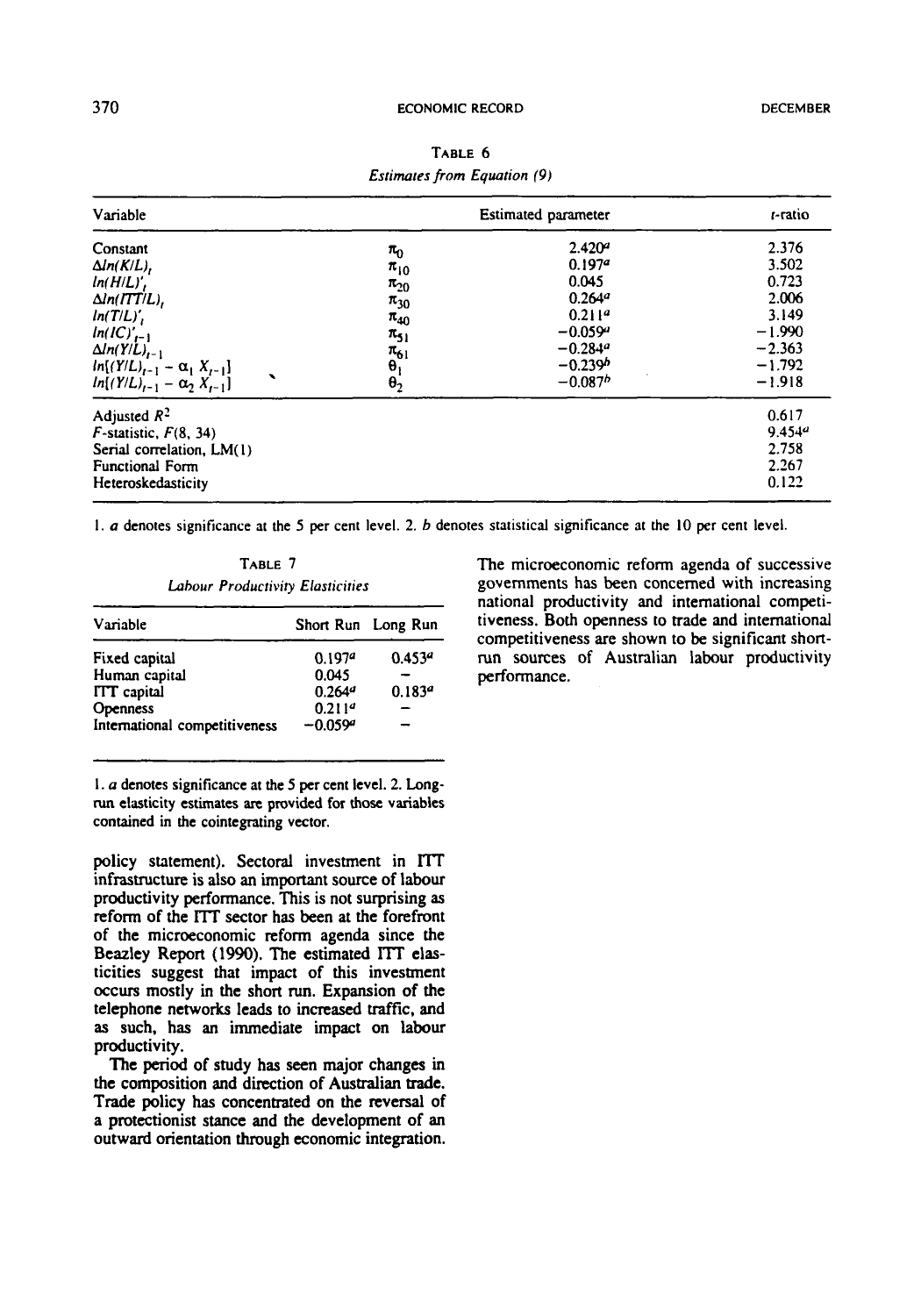#### **APPENDIX**

| Variable      |   | ADF      | LM(1) | Het                | <b>MADF</b> | $r(\lambda)$ |
|---------------|---|----------|-------|--------------------|-------------|--------------|
| ln(Y/L)       |   | 0.651    | 1.408 | 1.078              | 0.760       | 0.660        |
| ln(K/L)       | o | 0.089    | 1.086 | 4.881 <sup>a</sup> | 0.080       | $-0.008$     |
| ln(H/L)       |   | $-2.327$ | 1.809 | 0.112              | $-2.710$    | 0.618        |
| $ln(TTT/L)$ , |   | $-2.244$ | 3.303 | 4.481              | $-2.464$    | 1.961        |

TABLE A.1 Test for a Unit Root in the Presence of a 1983 Crash

1.  $LM(I)$  is the Lagrange Multiplier statistic for first-order serial correlation. 2. Het is Ramsey's (1969) test for heteroskedasticty. 3. a denotes significance at the 5 per cent level. 4.  $r(\lambda)$  is the *t*-ratio for testing the significance of  $\lambda$ , distributed standard normal. 5. ADF critical values from Zivot and Andrews (1992).

TABLE A.2 Test for a Unit Root in the Presence of a 1983 Trend Change

| Variable      | ADF      | LM(1) | Het   | <b>MADF</b> | πλ)   |
|---------------|----------|-------|-------|-------------|-------|
| $ln(Y/L)$ ,   | 0.692    | 1.922 | 1.144 | 0.810       | 0.861 |
| $ln(K/L)$ ,   | $-0.654$ | 0.003 | 0.001 | $-0.631$    | 0.085 |
| $ln(H/L)$ ,   | $-2.658$ | 1.673 | 0.074 | $-2.404$    | 0.622 |
| $ln(TTT/L)$ , | $-3.212$ | 1.434 | 1.109 | $-2.414$    | 1.131 |

1. LM(1) is the Lagrange Multiplier statistic for first-order serial correlation. 2. Het is Ramsey's (1969) test for heteroskedasticty. 3. a denotes significance at the 5 per cent level. 4.  $t(\lambda)$  is the *t*-ratio for testing the significance of  $\lambda$ , distributed standard normal. 5. ADF critical values from Zivot and Andrews (1992).

| Variable      | ADF      | LM(1) | Het   | <b>MADF</b> | nλ)   |
|---------------|----------|-------|-------|-------------|-------|
| ln(Y/L)       | 0.721    | 1.791 | 1.282 | 0.796       | 0.655 |
| ln(K/L)       | $-0.643$ | 0.003 | 0.001 | $-0.622$    | 0.098 |
| $ln(H/L)$ ,   | $-2.591$ | 1.903 | 0.075 | $-2.386$    | 0.626 |
| $ln(TTT/L)$ , | $-2.969$ | 1.216 | 0.916 | $-3.213$    | 0.708 |

TABLE A.3 Test for a Unit Root in the Presence of a 1983 Joint Crash and Trend Change

1. LM(1) is the Lagrange Multiplier statistic for first-order serial correlation. 2. Het is Ramsey's (1969) test for heteroskedasticty. 3. a denotes significance at the 5 per cent level. 4.  $t(\lambda)$  is the *t*-ratio for testing the significance of  $\lambda$ , distributed standard normal. 5. ADF critical values from Zivot and Andrews (1992).

#### **REFERENCES**

- Aschauer, D.A. (1989), 'Is Public Expenditure Productive?', Journal of Monetary Economics 23, 177-200.
- Beazley, K.C. (1990), Micro-economic Reform: Progress in Telecommunications, AGPS, Canberra.
- Becker, G.S., Murphy, K.M. and Tamura, R. (1990),

'Human Capital, Fertility and Economic Growth', Journal of Political Economy 98, 12-37.

- Blomstrom, M., Lipsey, R.E. and Zejan, M. (1996), 'Is Fixed Investment the Key to Economic Growth', Quarterly Journal of Economics 111, 269-76.
- Blundell-Wignall A. (1993), 'Introduction', in A. Blundell-Wignall (ed.), The Exchange Rate, International